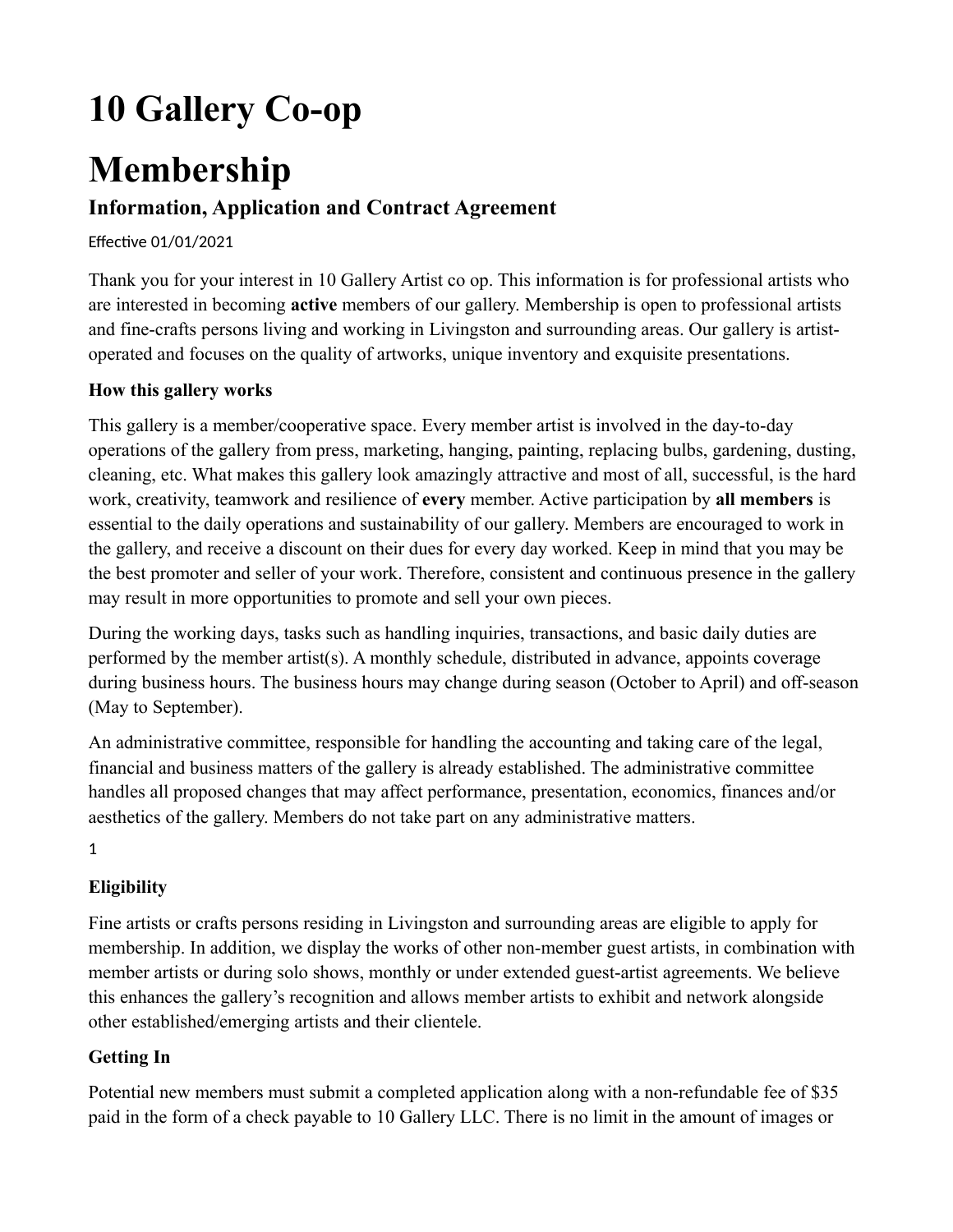information submitted with the application. The Administrative Committee will review all submissions and may request feedback from current members before making the final decision. Once the decision is made, the Administrative Committee will notify the applicant via email. If selected, the email notification will contain further instructions and effective day of membership.

#### **The cost of the membership is as follows:**

• 40/60% commission for Guest Artists (non-members), whether it is for an extended period or participation on a monthly exhibition.

Commission checks are paid to artists during the first week of the month.

2

#### **What is the member artists' commission?**

- Member Working Artist commission is 80%, with a 20% to the gallery fund.
- **Non-Member** guest-artist commission is 60%, with 40% to the gallery fund.

#### **Gallery Hours of Operation**

Regular business hours are Tuesday to Saturday, from 10:00am to 5:00pm. Special Event hours are 6:00pm to 10 pm, or otherwise coordinated. These hours may change as new members join.

Applicants for membership must submit the following:

Completed application (enclosed) OPTIONAL: Resume/ bio, artist's statement or printed examples of their work

(we recommend 6-10 images) Website link Sample Price List Two references (included in application) Non-refundable check payable to 10 Gallery LLC in the amount of \$35

The application package can be emailed to casimir $\omega$ 10-gallery.com or hand delivered to the gallery in a sealed manila envelope. If you prefer to mail the information, you can send it to:

Casimir ten Broek, 223 S. Main st, Livingston MT 59047

Notifications of decisions are sent via email, usually within two weeks from submission.

#### **Duration of Membership Contract**

A membership agreement for a minimum duration of 6 months is required, under contract. However, the Administrative Committee reserves the right to terminate any agreement due to, but not limited to the following reasons: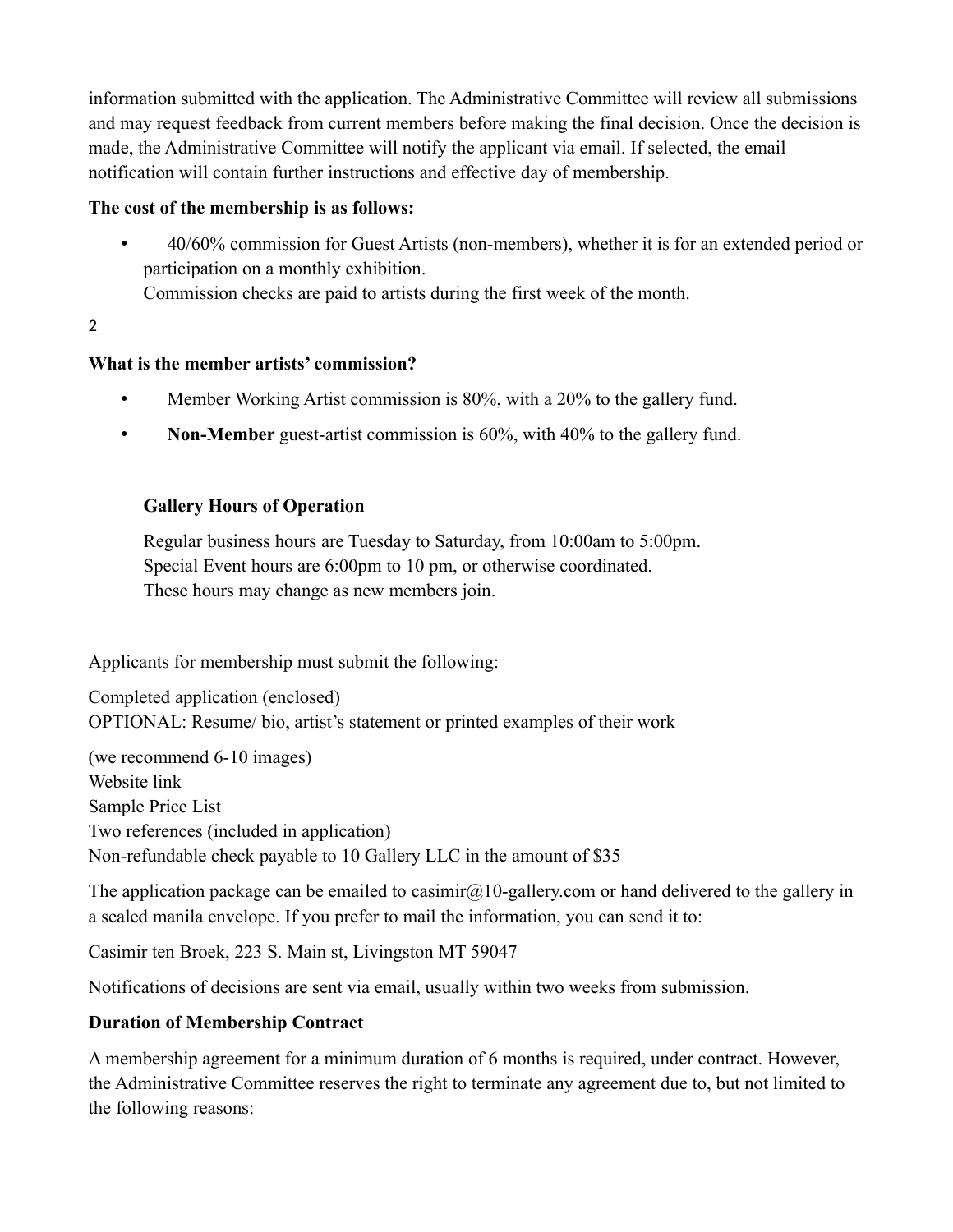- Inappropriate/unprofessional behavior
- Failure to work your scheduled gallery shift
- Theft
- Customer complaint
- Poor artwork quality (artist will be given one opportunity to fix, redo, etc.)

#### **What we ask of our members (working artists)**

Membership in the 10 Gallery is a privilege and as such, it involves certain expectations and responsibilities. The gallery is a wonderful place to highlight and sell your work, but members must never forget that the expectations keep the business running. Working artist members must work their scheduled days, on a full shift. (A full shift is defined as: starting/opening at 10:00AM and ending/closing at 5:00PM, with a 30-minute lunch break.

**Every artist is responsible to find coverage or switch with another artist, whenever they are unable to be cover their scheduled day(s). Complying with scheduled shifts is the responsibility of each Working Member.** 

4

#### **DISCLAIMER: Any Artist Member who fails to show up for their shift will be required to pay \$50.00. This money will go to the gallery fund.**

All members are encouraged to attend pre-scheduled, general meetings to stay informed on gallery business. Member artists are encouraged to think about where their talents lie and put these to use for the sake of the gallery. The more effort put into this (your) gallery, the more success we will have.

#### **Areas of interest may include:**

- Printing
- Maintaining our mailing list (snail mail and email)Marketing & Design
- Painting, Maintenance and upkeep
- Merchandising
- Web design/maintenance
- Schedule upkeep
- Public Relations
- Exhibit set-up and labeling
- Selecting Committee artists only jurying and selecting artists/art
- See something missing that you can help us with? Let us know

#### **Artist Agreement for Displaying Artwork at the Gallery**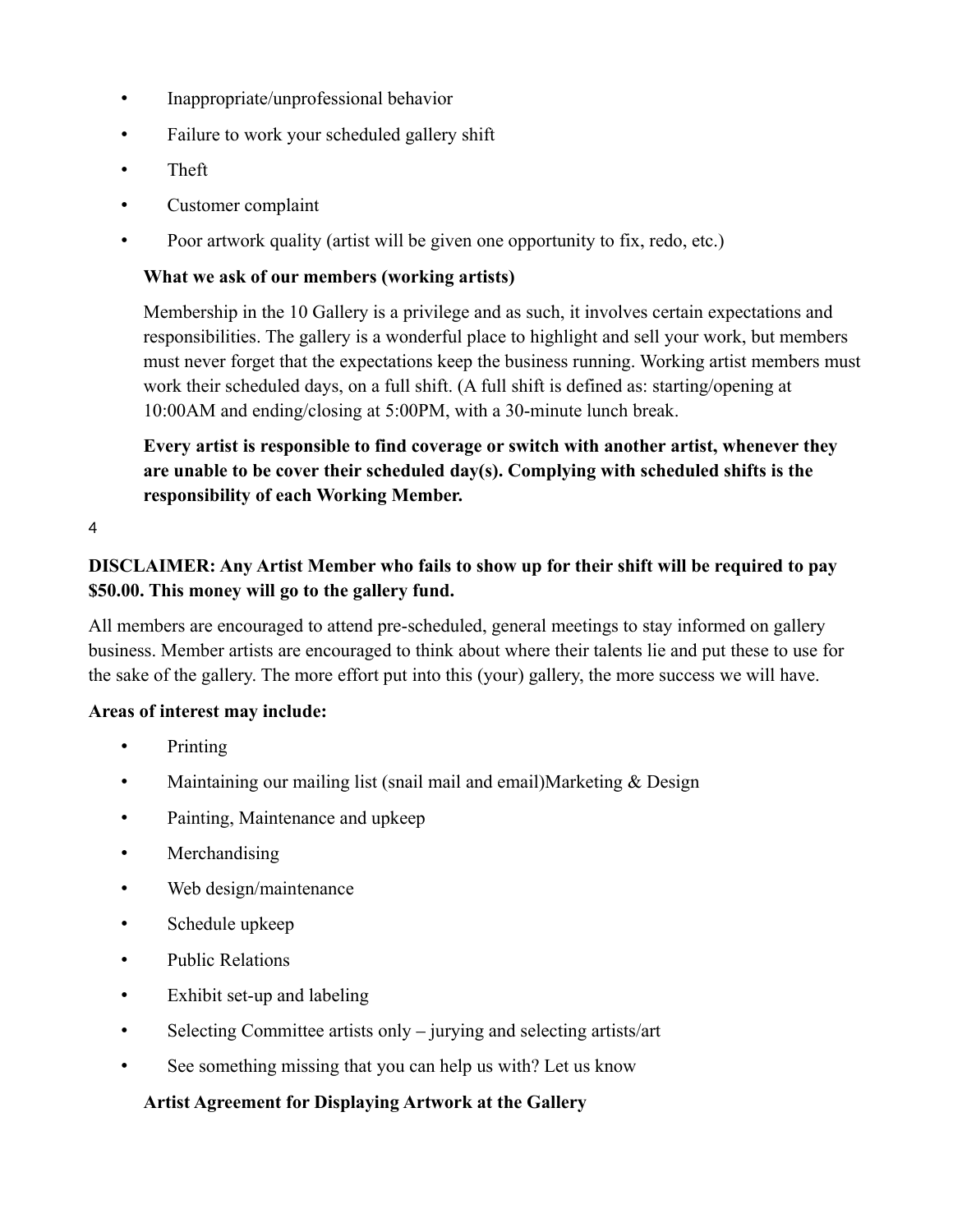All artists must agree to the following statement, upon delivering artwork of any kind to be displayed at the gallery: "I understand that I am supplying artwork to be displayed or stored at 10 Gallery at my own risk and expense. 10 Gallery is under no obligation to repair or reimburse me for any loss or damage caused by any unforeseen situation outside of their control."

5

(Next Page: Membership Application and Contract Agreement) RETAIN PAGES 1-6 FOR YOUR RECORDS. ONLY SUBMIT THE APPLICATION TO US.

6

10 Gallery Membership Application and Agreement

Member Working Artist? Y / N

| <b>ARTIST'S NAME:</b>     |  |
|---------------------------|--|
| Address:                  |  |
| Address:                  |  |
| City, State, Zip:         |  |
| Phone:                    |  |
| Email:                    |  |
| Website:                  |  |
| References (two required) |  |
| Name:                     |  |
| Address:                  |  |
| City, State, Zip:         |  |
| Phone: Email:             |  |
| Relationship to you:      |  |
| Name:                     |  |
| Address:                  |  |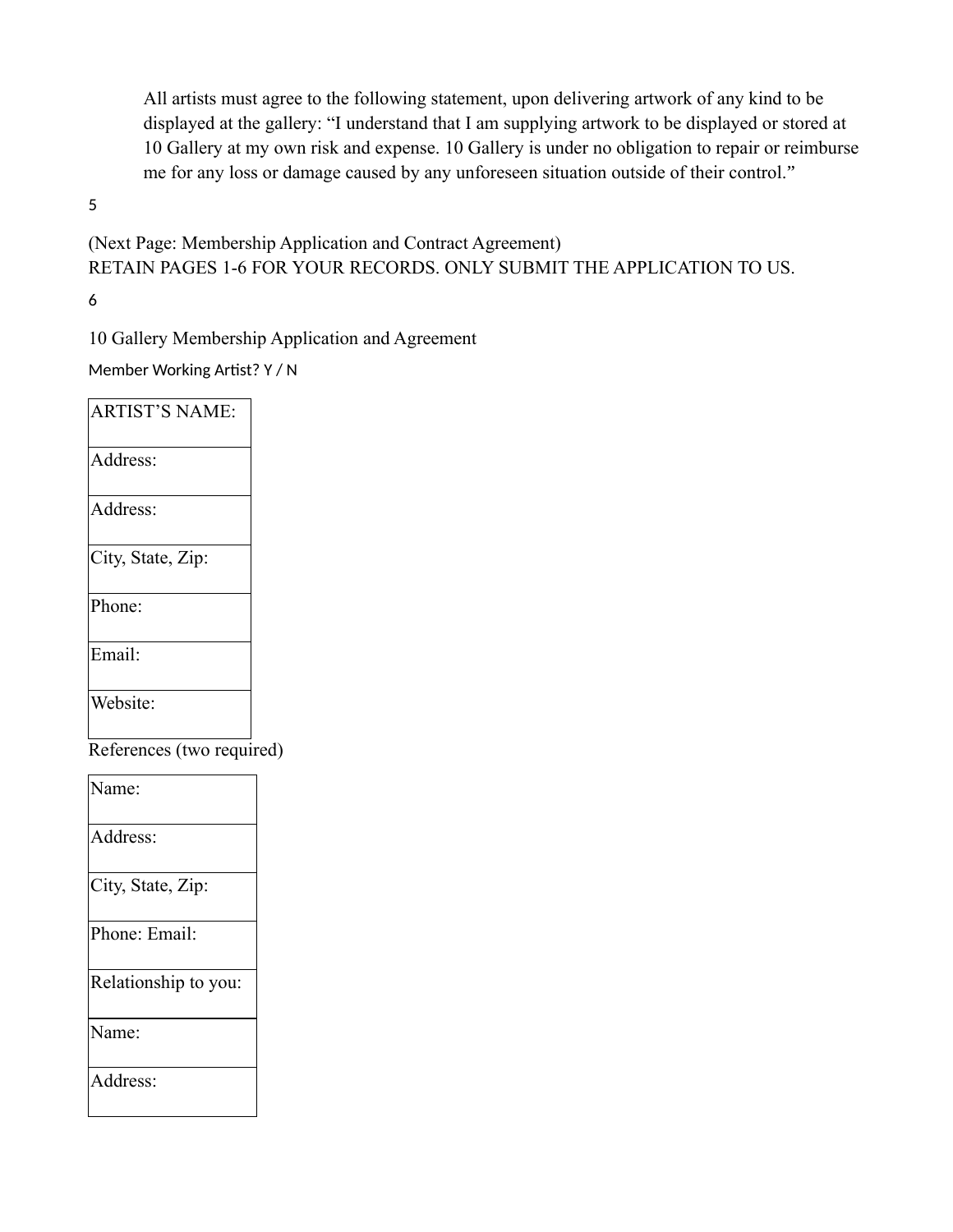City, State, Zip: Phone: Email: Relationship to you:

10 Gallery is open for business during season as early as 10:00am and closes to the public at 4:00pm, every day with the exception of Mondays and Sundays\*.

7

However, \*Sundays and/or Mondays may be used as exhibition set-up days and/or other regular cleaning and maintenance procedures. In addition, during seasonal months, the gallery may open some or all Sundays of the month, at the discretion of the administrative committee. Proposed hours of operation for Sundays is 11am to 3pm. The business hours may change at the discretion of the administration.

Please specify which days of the month and what times you are available to work the gallery:

Please, let us know other ways you can help the gallery, besides your artistic abilities (i.e. web design, plumbing, business/grant writing, affiliations, etc.):

List any other galleries representing or displaying your work in Florida:

8

#### **Your membership payment and agreement is:**

**NOTE**: There is a non-refundable \$35.00 application fee, due upon submission of this application.

Once the application is reviewed and decision made, the Administrative Committee will inform the selectee with instructions. Artists not selected may be placed on a waiting list, upon their request. Notifications to artists not selected will also be sent via email.

All agreements require yearly renewal. Expiration of this agreement will be on the last day of this same month, next year. Failure to make timely payments or ignore the stipulated conditions may result in legal action against the applicant a.k.a. member artist.

This is a one-year agreement. The administration of 10 Gallery (Casimir Gallery, LLC) reserves the right to terminate this agreement at any time, given circumstances that may interfere with operational, personnel or financial aspects of the business. The administration will allow the artist reasonable time to collect all inventories from the facility. However, artwork not collected by a terminated artist within